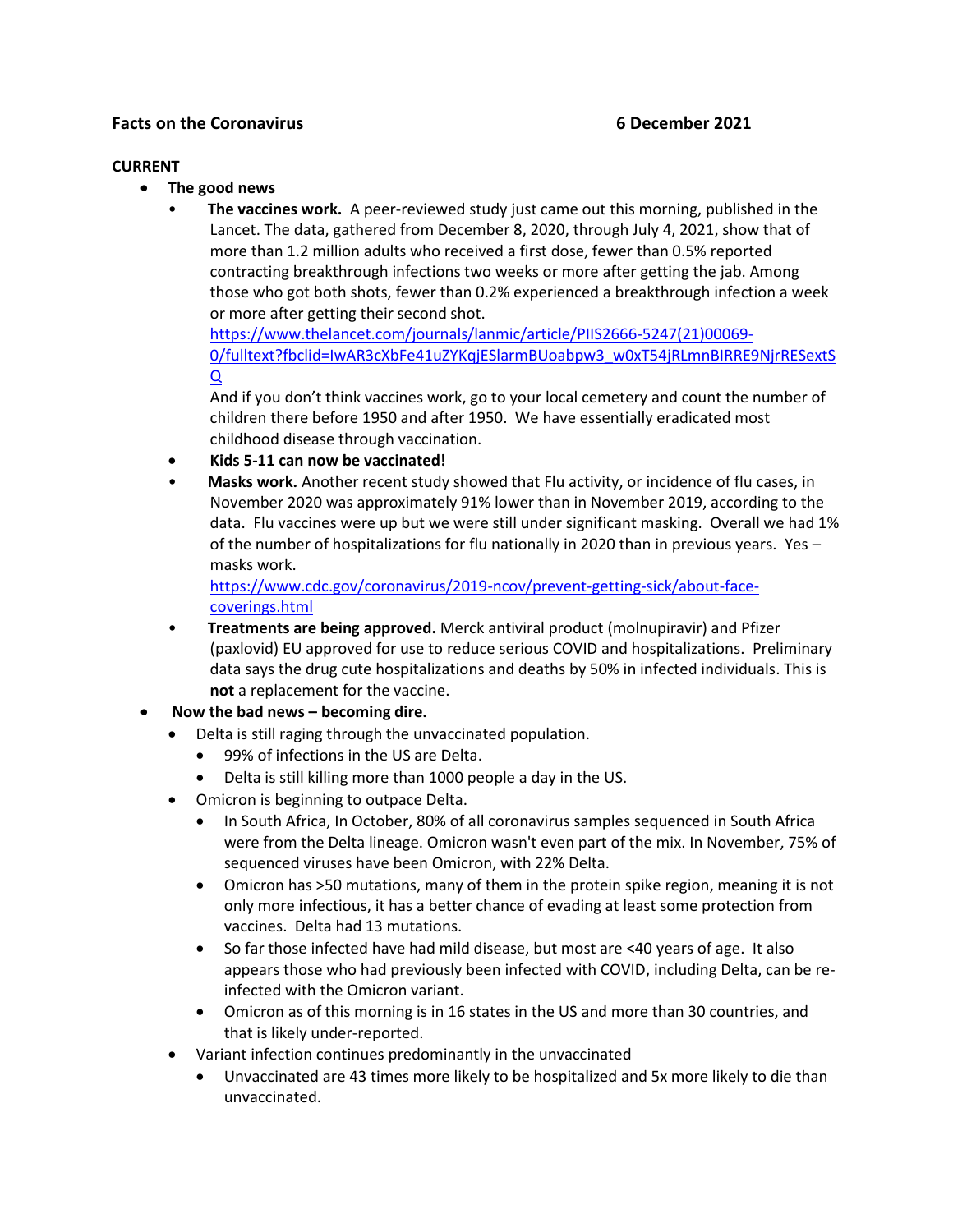- Deaths from coronavirus jumped 131% from July-August 2021 (CDC)
- 500% increase in hospitalizations among children June-August 2021 (APA)
- 27% of hospitalizations are children
- Maximum exposure time for original virus is only 15 minutes max exposure time to infection for Delta variant is under 10 seconds. Omicron is likely the same or even worse.

Li B, Deng A, Li K, et al. Viral Infection and Transmission in a Large Well-Traced Outbreak Caused by the Delta SARS-CoV-2 Variant. medRxiv. 2021 Jul 12; [https://doi.org/10.1101/2021.07.07.21260122external](https://doi.org/10.1101/2021.07.07.21260122) icon

- Breakthrough infections are minimal and generally cause minimal disease, although there have been significant breakthrough cases with hospitalizations and deaths in those who were already medically compromised
- Vaccinated individuals with breakthrough are less likely to transmit disease than unvaccinated, even with the same nasal viral load (antibodies likely "clip" viral mRNA and make it less infectious)
- 97% of infections and 99% of hospitalizations and deaths are in the unvaccinated
	- The CDC studied more than 600,000 COVID cases from April through mid-July, when Delta became dominant, and found that unvaccinated people were about four and a half times more likely to get COVID, over 10 times more likely to be hospitalized and 11 times more likely to die from the disease.
	- A CDC report released in August found that unvaccinated people who previously had COVID-19 were about 2.34 times more likely to get re-infected than vaccinated people who've had it.
	- Viral loads in delta-infected patients are 1000 times more than for the original virus
- 30% of those fully vaccinated who go on to be infected are also asymptomatic; they carry as much virus to transmit as unvaccinated
- Delta variant is 200x more infectious than the original virus and causes more disease in unvaccinated
- US is at about 35,000 new cases and 1,200 deaths per day
- So, for the Love of God:
	- If you aren't vaccinated, get vaccinated. These are ridiculously safe and effective vaccines. The longer we have unvaccinated people running around, not only will we continue to have record number of hospitalizations and deaths, we create conditions for serious additional variants to evolve – and eventually one of those will be able to evade the vaccines altogether and we'll be back where we started.
	- If you are vaccinated, get the booster. Although antibody titers (levels) decline over time, cellular immunity is still robust (see the breakthrough data above) but – get the booster anyway. There are additional boosters back in clinical testing that will be targeted against delta and other variants. Get those too. Hamilton County will start booster shots 9/20.
	- Get you flu shot. Everything you can do to boost your immune system is a good thing.
	- Wear masks, whether you're vaccinated or not, whenever you are indoors in a crowd. The Presbytery office requires them.
	- Whatever precautions you had in place this past January  $-$  go back to them. Sigh deeply and shoulder the fights you're going to have. Do it anyway – because you love your community of believers and want them ALL to be safe. Ideally everyone in a sanctuary is masked at all times. For everything. VACCINATE and VENTILATE!!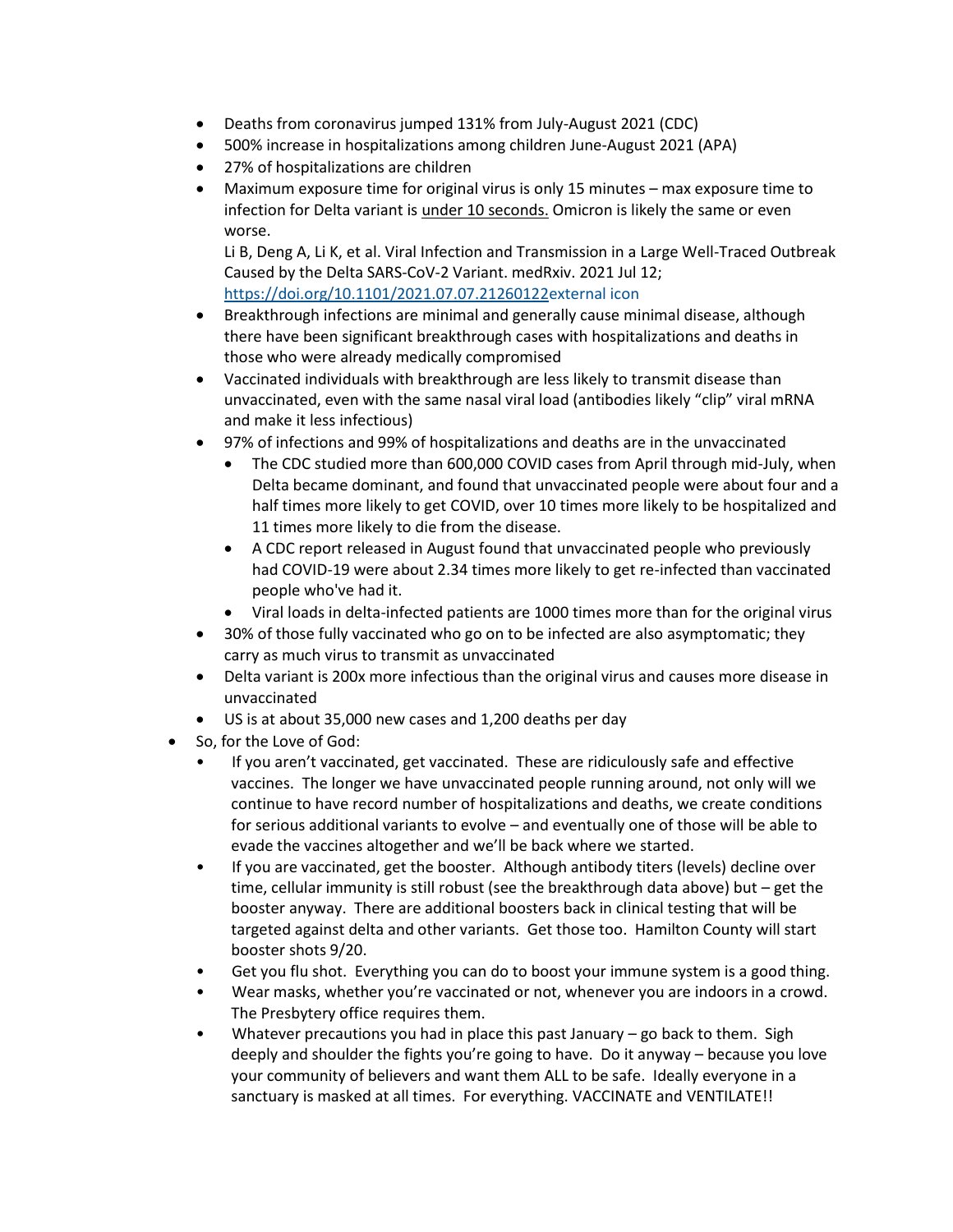## **Status**

- The World Health Organization (WHO) has warned that the spread of coronavirus is moving faster than the global vaccine rollout
- Currently WHO reports more than **265.5 million** confirmed cases of COVID-19 globally with more than **5.3** million reported deaths
	- o All countries are involved
	- o Current significant spikes in East Asia, South America and Africa
	- o In the US, we have more than **50 million** confirmed cases and **808,000** deaths
- Vaccinations
	- o 55% of the world population has received at least one dose of a COVID-19 vaccine (39% both doses).
	- o 8.1 billion doses have been administered globally, and 34.4 million are now administered each day.
	- o Only 6.2% of people in low-income countries have received at least one dose.
	- $\circ$  In the US, 70% have received at least 1 dose and 59% are fully vaccinated (ages 5 and up)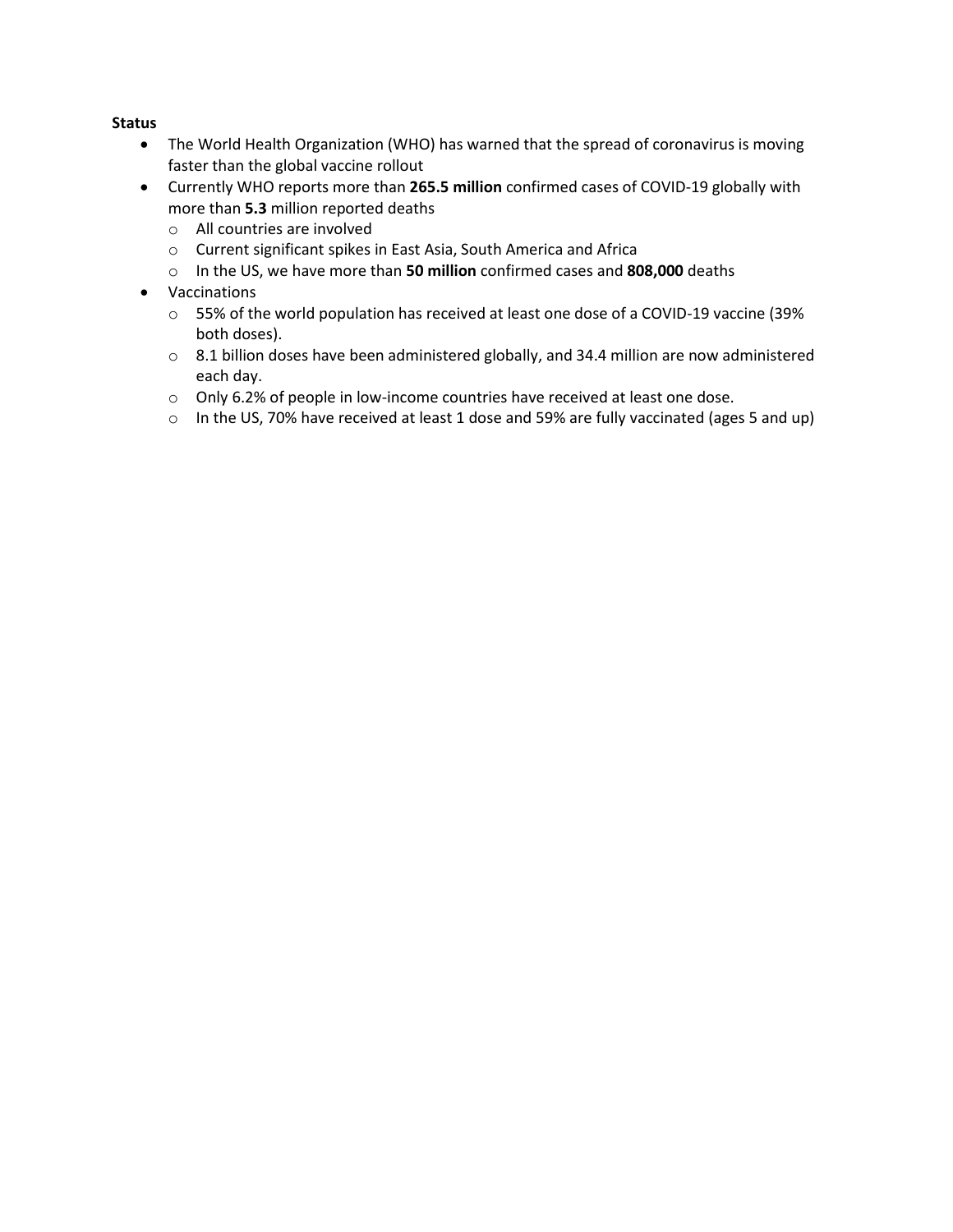## **The Virus**

- COVID-19 (SARS-CoV) is one of several coronaviruses: 4 are known to cause the common cold, one was SARS (2004) and the other MERS (2012).
	- o SARS is considered contained and MERS is restricted to the Arabian Peninsula; neither have a vaccine.
	- o They are far less infectious but more fatal (10-50% fatality rate) than the current COVID-19.
- It's called a coronavirus because of the "crown" of protein spikes on the surface
- All coronaviruses are spread through aerosolization and mucus exposure.
- COVID-19 has been shown to last about 4 days on impermeable surfaces and about 2 days on permeable surfaces.
- The virus is a sack of fat with protein spikes on the outside and messenger RNA (mRNA) on the inside.
	- $\circ$  The virus itself is not alive, but the protein spikes attach to the cell it is infecting via the ACE2 (Angiotensin-Converting Enzyme 2) receptor.
	- $\circ$  The ACE2 receptor is a vasodilator that influences blood flow, making it a poor target for treatment or a vaccine.
	- $\circ$  The ACE2 receptor is found all over the body but is prevalent on lung cells lining air sacs, which is why this virus infection can cause pneumonia.
	- $\circ$  Once the virus attaches to the cell via the protein spike, it injects the mRNA into the cell which takes over cellular genetic reproduction, causing the cell to become a virus factory. Eventually the cell bursts and releases additional virus.
	- $\circ$  Variants have been found on the structure of the protein spike which make the virus more infectious (easier to spread) but not to date more virulent (doesn't cause more or more serious disease).
	- o Genetic sequence completed 1/11/2020

## **Infectivity**

- COVID-19 is 3 times more infectious than other respiratory viruses.
- The chances of being exposed depend on how many virus particles you are exposed to and the length of time you are exposed.
- All ages can be infected. The severity of the symptomatic response is correlated to age and the presence of other underlying medical conditions, but not exclusively.
- All ages are infectious.
	- o **40% of those unvaccinated who are infected are asymptomatic**, but they are still infectious (they just don't know it and neither do you).
	- o For those unvaccinated who are infected and will go on to develop symptoms, **they are infectious (more highly infectious) for up to 8 days before symptoms emerge** (so again they don't yet know they are infectious and neither do you- and that could be 2 Sundays).
	- o **30% of those fully vaccinated who go on to be infected are also asymptomatic; they carry as much virus to transmit as unvaccinated but the overwhelming majority don't become as ill**
	- $\circ$  A recent study of young children in the US showed that children who are mostly asymptomatic – have up to **25 times** the amount of virus in the nasal passages than hospitalized adults. They can be significant vectors of community spread. At last count, testing has shown that 40-90% of children in spots are infected.

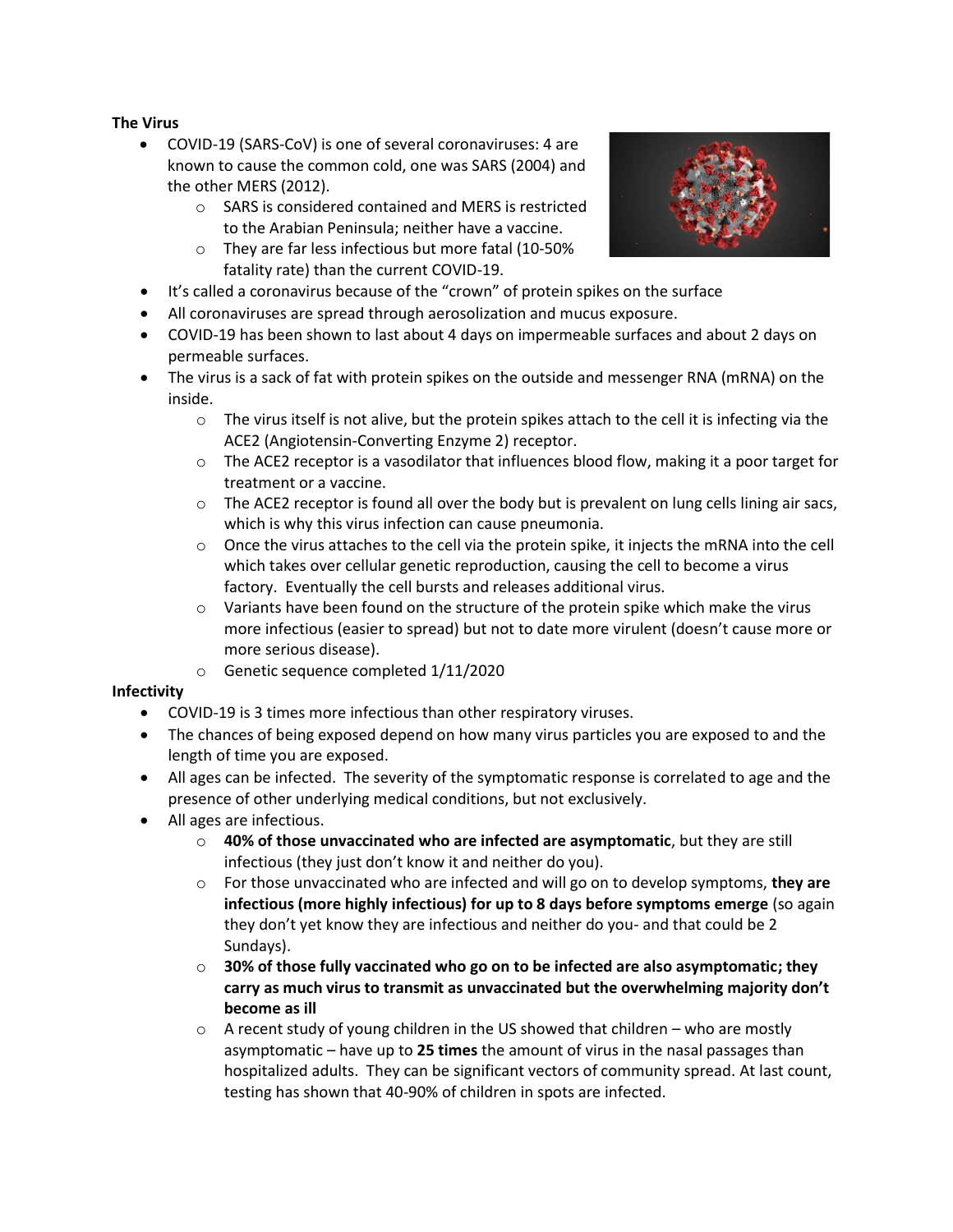- "exposure" is multiplicative if you've met with 10 people during the day and they've each met with 10 people, you've been potentially exposed to 100 people
- **Current: infections increasing in all 50 states due to unvaccinated people becoming infected with delta variant (85-95%)**
	- Delta variant India variant a triple mutation (B.1.617, delta) more highly infectious WHO has declared a global threat; mRNA vaccines mostly effective to date – may overturn declines in UK, US. Pfizer 88% effective against it in early testing – now in all 50 states and predominant virus spreading
		- is 200% more infectious than the original virus and 60% more infectious than the Alpha variant
		- Whereas the original virus has a maximum time to infection of 15 minutes, the Delta variant has a maximum time to infection of under 10 seconds
		- Hospitalizations and deaths are also increasing; 99% of deaths and hospitalizations are in unvaccinated
		- $\circ$  Over 94,000 children under the age of 12 were diagnosed with COVID last week
		- Vaccinated people are getting infected with the Delta and can transmit the variant
		- Is in 60+ countries as predominant strain
	- Lambda variant (Peru August 2020) also with triple mutation at critical areas of protein spike mRNA, also more infectious and may be more resistant to the current set of vaccines – in 29 countries including US
- Significant variants have emerged (2021) all are in the US
	- More than 4000 identified, some sequenced; some from US; CDC is warning that too early relaxation of mandates may result in a fourth spike even as vaccines are rolled out
	- Variants "of concern":
		- **Vietnam variant of concern is a combination of the UK and India variants**
		- Variant from NYC (B.1.526) has a unique set of spike variants, which scientists at Columbia University say "could threaten the efficacy of current antibody therapies and vaccines."
	- **This is to be expected** viruses make incomplete copies when they replicate so opportunistically variants that are at an advantage for spread will take over
	- Coronaviruses still mutate more slowly than the flu virus
- Breakthrough infection after full vaccination is expected and extremely low, with mild symptoms: Out of 157 million fully vaccinated in the US, there were 4,909 hospitalizations and 988 deaths
- The longer we have a significant portion of the population unvaccinated (in the US and globally), the more variants will emerge

# **Fatality, Co-Morbidity and Long-Term Sequelae (unvaccinated)**

- COVID-19 is **10 times more fatal than the flu** (COVID-19 has an overall 1% fatality rate; the flu is about 0.1%)
- A 1% fatality rate in the US is 3.3 Million people
- Currently in the US 1 person dies about every 70 seconds from COVID; globally it's about 1 every 17 seconds
- The fatality rate is generally correlated to age and underlying medical conditions
	- o Fatality is 30.5/1000 for 85 years of age and above (3%)
	- o Fatality is 6/1000 for 65-84, 4/1000 for 50-64, 1/900 18-29, 0.3/1000 5-17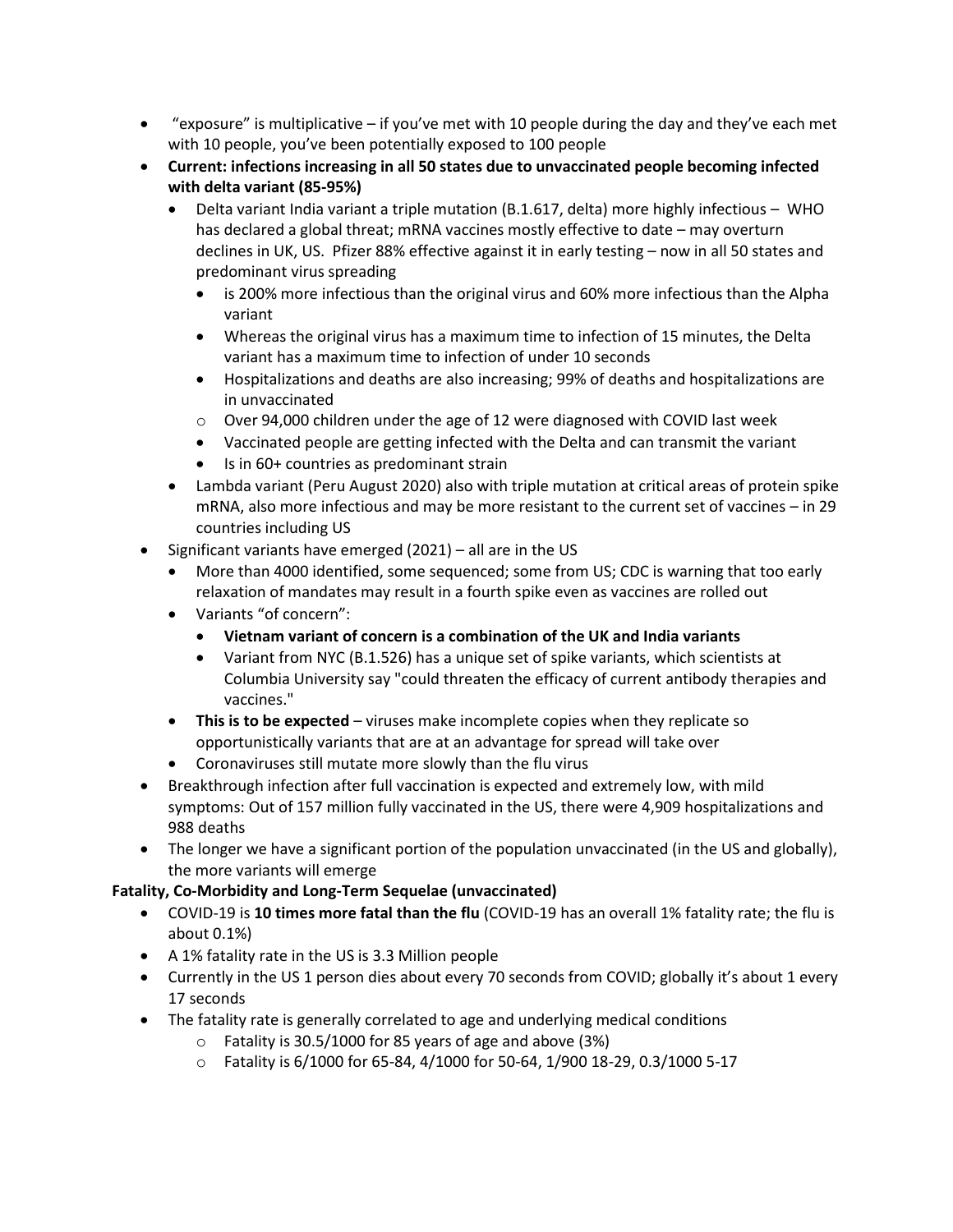- The virus affects the respiratory system but also the heart, liver, kidneys, GI tract, central nervous system, pancreas (causing diabetes), thyroid (affecting metabolism), and causes significant clotting in small blood vessels
- The **long-term consequences** are far more significant than other viruses: for every 1 fatality there will be:
	- o 19 hospitalizations (62 million)
	- $\circ$  18 who develop permanent heart damage (in one study, 80% of those who recovered showed heart damage by MRI) (59 million)
	- o 10 who develop permanent lung scarring and damage (32 million)
	- o 3 who develop permanent kidney damage (10 million)
	- o 3 strokes (10 million)
	- $\circ$  2 permanent neurological defects (up to and including psychoses, especially in younger population) (6.5 million)
	- o 2 significant cognitive dysfunctions (6.5 million)
	- o Long-lasting nerve damage, affecting everything from smell to walking
	- $\circ$  COVID-19 can cause both pulmonary and systemic inflammation, potentially determining multi-organ dysfunction: the virus can get into the pancreas and cause diabetes in those not otherwise predicated; the virus can get into the thyroid and affect the thyroid gland as well as the entire hypothalamic-pituitary-thyroid (HPT) axis; the virus can get into the thymus and disrupt regulation of disruptive immune responses and future predication for chronic diseases including atherosclerosis, hypertension and type 2 diabetes.
	- $\circ$  People younger than 21 account for about one-quarter of the population in the United States, but they make up less than 1 percent of deaths from Covid-19. Still, about 2 percent of children who get Covid-19 require hospital care, and at least 560 children in the United States have died of the disease. Heart issues are the primary reason.

## **Symptoms**

- Early cardinal symptoms include loss of taste and smell, fatigue, shortness of breath, fever, dry cough, joint pain, heaviness in the chest; Progressive symptoms include acute respiratory failure, sepsis, intravascular coagulation (blood clots), and multi-organ failure
- Symptoms are long-lasting 3 months' post recovery only about 12% are symptom-free, and symptoms can recur after abating
- Stillbirths with infection have been reported to be as high as 80% of pregnancies

# **Treatments**

- There are very few significantly effective treatments for COVID-19
- Normal flu treatments (neuraminidase and endonuclease inhibitors) do not work on COVID-19
- Early in the infection treatment with an anti-viral (Remdesivir) showed some promise; later (smaller studies) have called that into question. Remdesivir just approved by FDA for COVID (10/20); the only approved treatment
- Later in the infection, to stem a hyper-immune response and cytokine storm (causing significant inflammation in the body, the cause of some of the long-term consequences), anti-inflammatory agents (Dexamethasone, a steroid) have been shown to be marginally useful
- Convalescent plasma has also shown some promise but has not been sufficiently tested to demonstrate proof. FDA has not approved convalescent plasma for treatment.
- Some physical manipulation, such as lying the patient on their stomach instead of their back, has provided some relief of lung damage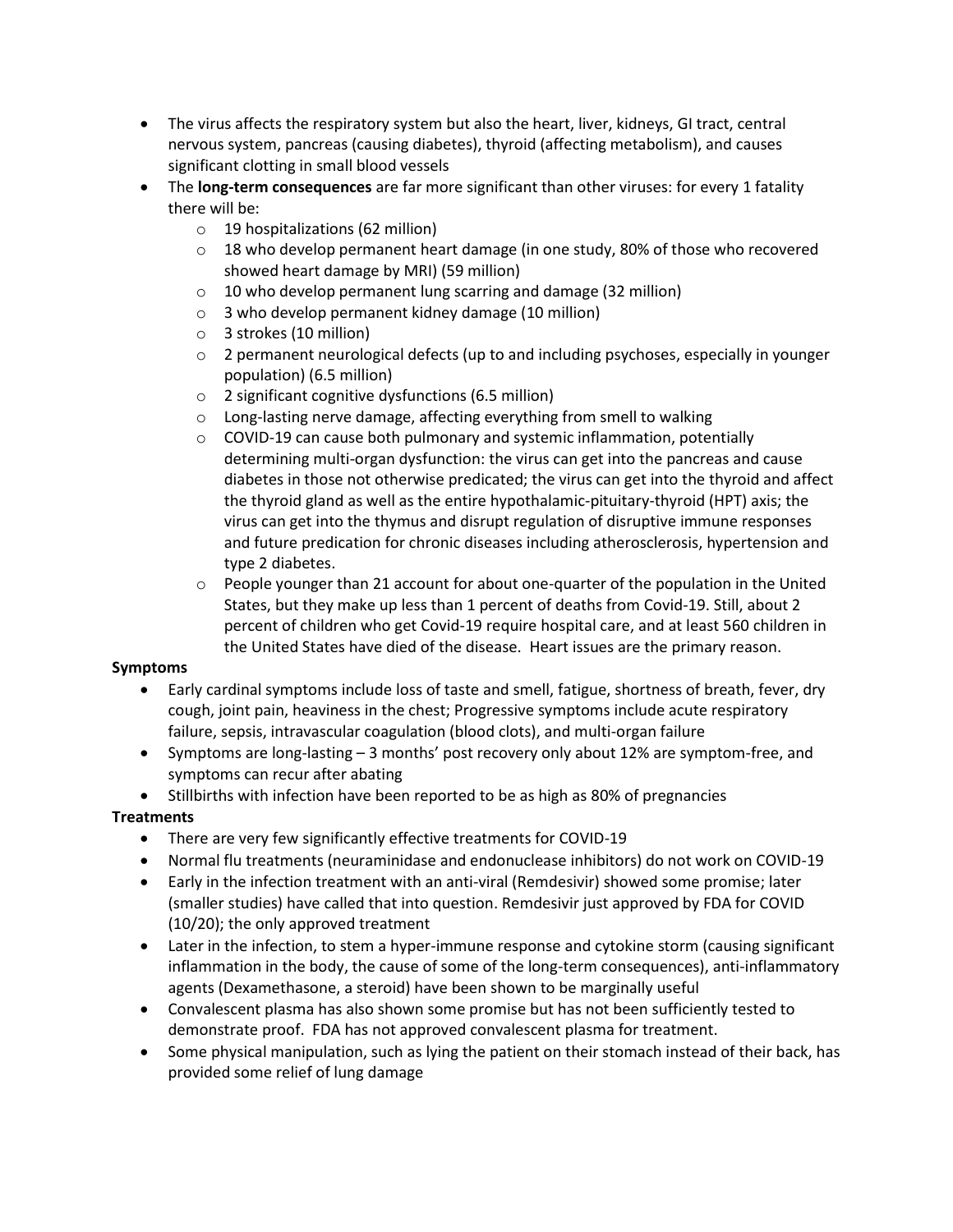- Studies with monoclonal antibodies for treatment and potentially prevention are underway (this approach has been shown to be effective for Ebola)
	- In November 2020, the FDA granted emergency use authorization to two monoclonal antibody treatments (bamlanivimab, made by Eli Lilly; and a combination of casirivimab and imdevimab, made by Regeneron). Both treatments have been approved for non-hospitalized adults and children over age 12 with mild to moderate COVID-19 symptoms who are at risk for developing severe COVID-19 or being hospitalized for it. In these patients, the approved treatments can reduce the risk of hospitalization and emergency room visits. These therapies must be given intravenously (by IV) soon after developing symptoms.

## **Immunity**

- The native immune response to COVID-19 has generally been shown to be weak and short-lived
- T-cell response (one of the types of normal immune cells in the body) to the virus may be a more important measure of long-duration immunity than antibody formation and duration, however, tests for antibody are quick and inexpensive, whereas testing for T-cell response is difficult and expensive
- Currently there have been antibodies demonstrated 3-4 months after infection and at least 8 months after vaccination
- Documented re-infections show that native immunity is too specific to cover variants

# **Vaccines**

# **US**

- Full approvals are being sought currently by both Moderna and Pfizer and are expected to be granted by fall.
- Pfizer submits data ages 5-12 in September; Moderna slightly later vaccines for children ages 5-12 should be approved by the end of the year
- Boosters for the mRNA vaccines will be available beginning September 2021 for use 8 months after second dose. Booster for J&J not yet available.
- 50% US population have received both doses; 58% have received at least one dose. J&J onedose vaccine is re-established by FDA.
	- "Herd" immunity (80-90% immune) announced 5/3/21 not likely to be achieved this year as vaccination rates continue to decline and vaccines for children/adolescents not yet approved. Virus is endemic –will become a constant but manageable threat globally for several more years. Variants developing too quickly for herd immunity to be reasonably expected.
	- Vaccines are not as effective in immunocompromised patients

# **Global**

- 32.4% of the world population has received at least one dose of a COVID-19 vaccine, and 24.4% is fully vaccinated.
- 4.93 billion doses have been administered globally, and 34.25 million are now administered each day.
- Only 1.4% of people in low-income countries have received at least one dose.

# **Vaccine Approval**

- In the US, 3 vaccines are approved by FDA for Emergency Use this **IS AN APPROVAL** both Moderna and Pfizer have now applied for full approval
	- $\circ$  Two utilize an mRNA technology, using snippets of the coronavirus mRNA that will infect but not cause disease, to prime the immune system into recognizing the virus and providing early immunity (Moderna and Pfizer)
		- o **The mRNA of the vaccine does not affect the human DNA or fertility at all!**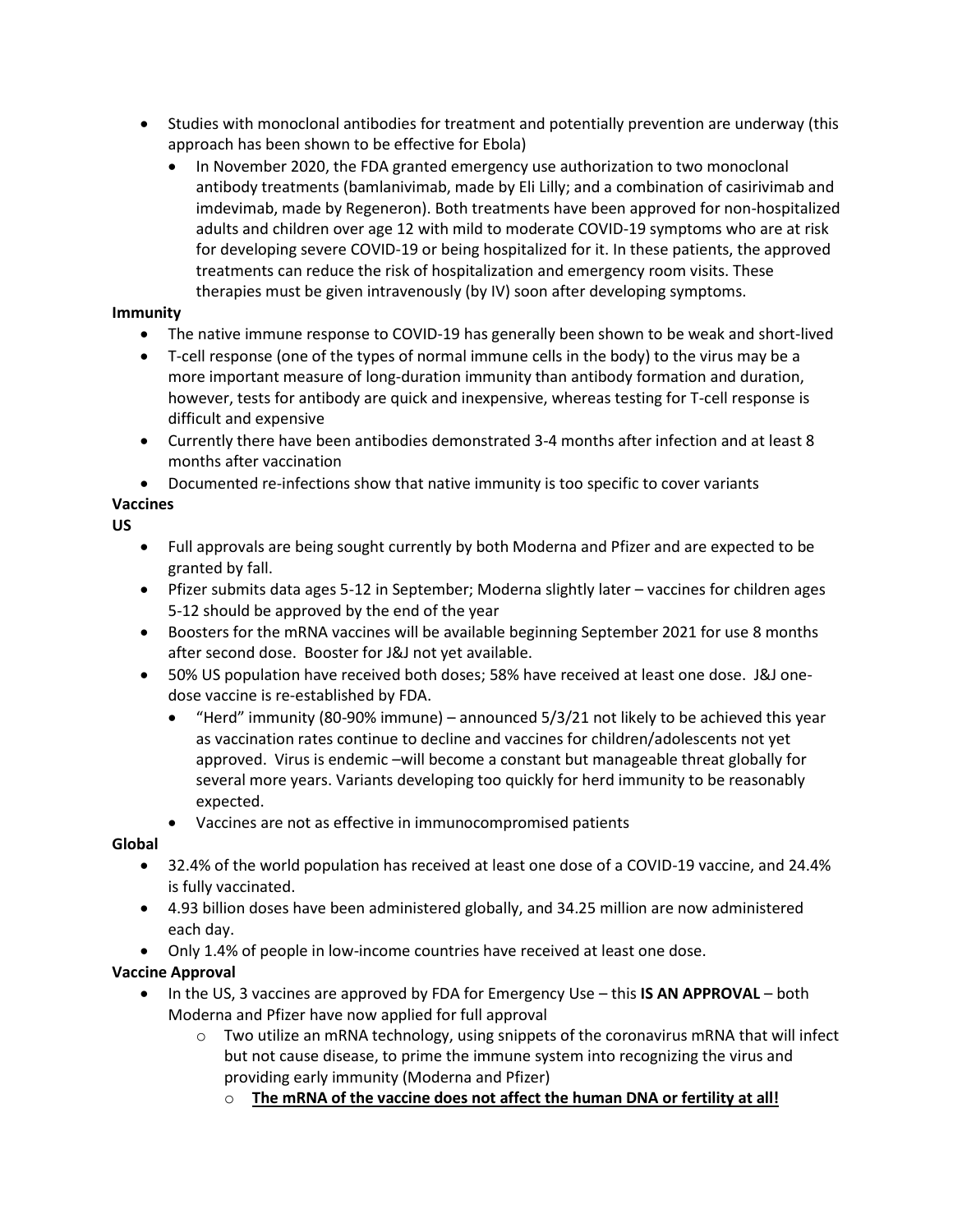- o both vaccines have been shown to be highly effective (95%)
- o mRNA vaccines had never been commercialized in the US and require extreme transport and storage conditions (up to -70 $\degree$  F), making them difficult to use and requiring some additional safety information for review and approval; Pfizer has completed additional testing and the vaccine can safely be stored in a normal freezer
- o both have been approved by FDA and the EU board of health for emergency approval and are rolled out per CDC guidelines (approved only for ages 12 and up)
- $\circ$  initial side effects are generally mild flu-like symptoms; anaphylaxis is rare but under evaluation
- $\circ$  takes 2-4 weeks for immunity to develop can still be infected during that time and can still pass the virus after immunization
- o boosters 3-4 weeks apart to get to full immunity potential
- $\circ$  If you have had COVID wait 90 days before getting the vaccine to avoid competing with natural antibodies
- o These manufacturers have made all safety data available to consumers
- $\circ$  Pfizer and Moderna vaccines safely tested in more than 100,000 pregnant women.
- $\circ$  These are showing results similar or better to the antibody and T-cell responses after recovery from the virus (similar to the body's response)
- $\circ$  Vaccine data shows that the vaccine appears as effective in older patients as in younger (not true for all vaccines).
- $\circ$  Testing combinations of vaccine and different booster, as well as testing boosters for key variants
- o Pfizer/Moderna vaccines in Phase III clinical trials for children 6 months+
- o Approvals in younger children possibly available fall 2021 to 1Q 2022
- Moderna announced that it has shipped doses of its booster vaccine for the South Africa variant to the National Institutes of Health for clinical study.
- Other vaccines are using traditional vaccine manufacture processes, similar to the vaccines on the market today
	- $\circ$  These will be easier to manufacture/transport/store globally no extreme refrigeration required
	- o Emergency Use Approval for Janssen (1 shot) granted in March 2021.
	- $\circ$  Reports of reduced effectiveness for Janssen due to timing of trials (likely included more patients infected with variant): 72% effective in US and 57% effective in SA (but not yet tested on UK and other variants) – single dose; adenovirus carrier
- Manufacturers and scientists are also engaged in an unprecedented open-source data share
- o **Only vaccinations will protect – simply having the vaccine and expecting others to be vaccinated will not provide epidemiologic protection sufficient to stop virus spread – will need to stay masked and distanced through fall.**
- Need for booster vaccines and/or annual shots likely but the vaccines are proving to be more long-lasting and robust (against current known variants as well) than anticipated
- mRNA vaccines are about 80% effective against Delta variant with both shots but only 33% effective against the variant if only one shot

# **What Can I do with a Vaccine?**

- A vaccination is not a magic cape
	- o Even 95% efficacy means that statistically 19 out of 20 people are effectively covered by the vaccine but 1 in 20 is not